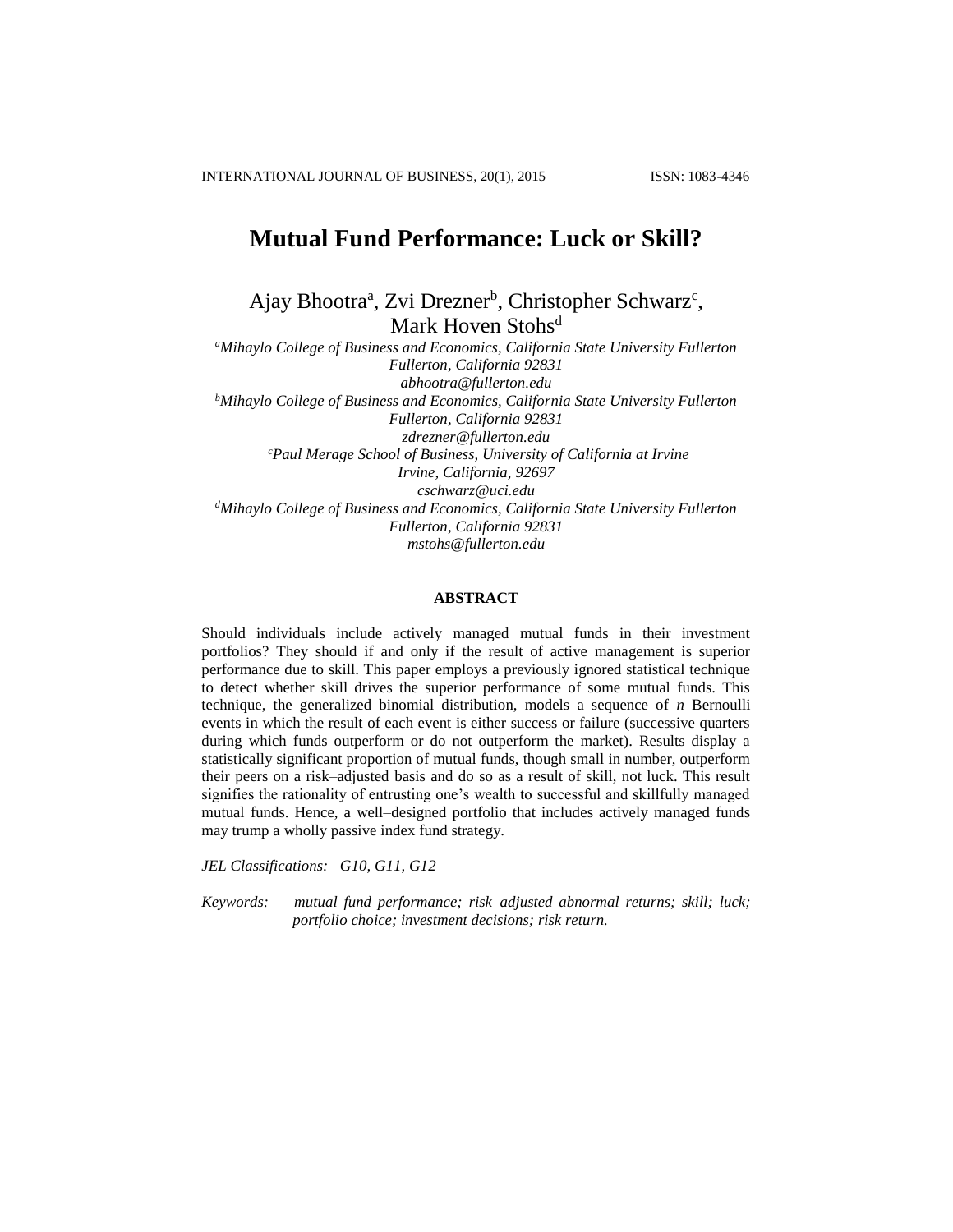# **I. INTRODUCTION**

Fundamental finance principles, along with common sense, dictate that investors take account of both risk and return, yielding some measure of positive risk–adjusted returns that also account for all transaction costs and/or management fees. In other words, investors seek positive alphas  $(\alpha's)$ , i.e., risk and cost–adjusted positive returns. Many investors turn to professionals in search of such gains. According to the Investment Company Fact Book (2011), almost 30% of world's wealth is invested in mutual funds: \$25 trillion of the \$85 trillion total world–wide investible wealth. About 44% of individual wealth in the U.S., \$12 trillion, is invested in mutual funds. Mutual funds charge management fees that appear to reduce total return to investors. Many mutual funds either do not beat the market or fail to outperform their chosen benchmarks. Indeed, while Fama and French (2010) note "the aggregate portfolio of actively managed U.S. equity mutual funds is close to the market portfolio, but the high costs of active management show up intact as lower returns to investors," they document existence of genuine inferior and superior performance at the negative and positive extremes.

Results herein mirror those of Fama and French (2010), though a probability approach leads to the results herein versus the bootstrap method used by them. Experiments involving many successive trials with multiple subjects, demonstrate a positive probability that a subject will win several times in a row merely due to luck, not skill. For example, while the probability that a person flips a coin and ends up with 10 heads in a row is less than one in a thousand  $(1/1032 = 0.098\%)$ , such strings of luck do occur, and when they do, it is not skill on the part of the person flipping the coin. Some of the thousands of investment funds may end up the "winners" for prolonged periods of time. Naturally, investors need to know whether streaks of superior performance are due to skill. The analysis herein demonstrates that such streaks exist within the family of mutual funds and are due to skill, not luck.

The main contention of this paper relies on detecting the existence of skill with the generalized binomial distribution, using an established analogy with winning in sports. Money managers are usually well–educated and even skilled, as are professional athletes. Competition alone in sports dictates that not all professional teams can win; though as noted in more detail below, the most highly skilled teams appear to win more often. In contrast, a good deal of prior evidence indicates that a majority of actively managed mutual funds fail to outperform passively managed index funds.

According to Berk and Green (2004), the apparent lack of investment skill has "led researchers to raise questions about the rationality of investors who place money with active managers despite their apparent inability to outperform passive strategies and who appear to devote considerable resources to evaluating past performance of managers." This paper contributes to this important debate about luck vs. skill. Using a novel statistical approach based on the Generalized Binomial Distribution (Drezner and Farnum, 1993), this paper investigates whether some mutual funds provide positive  $\alpha$ 's over time as a result of skill. The approach demonstrates, in contrast to a large degree of the extant evidence, that skilled fund managers do exist – persistence in superior performance cannot be attributed to luck.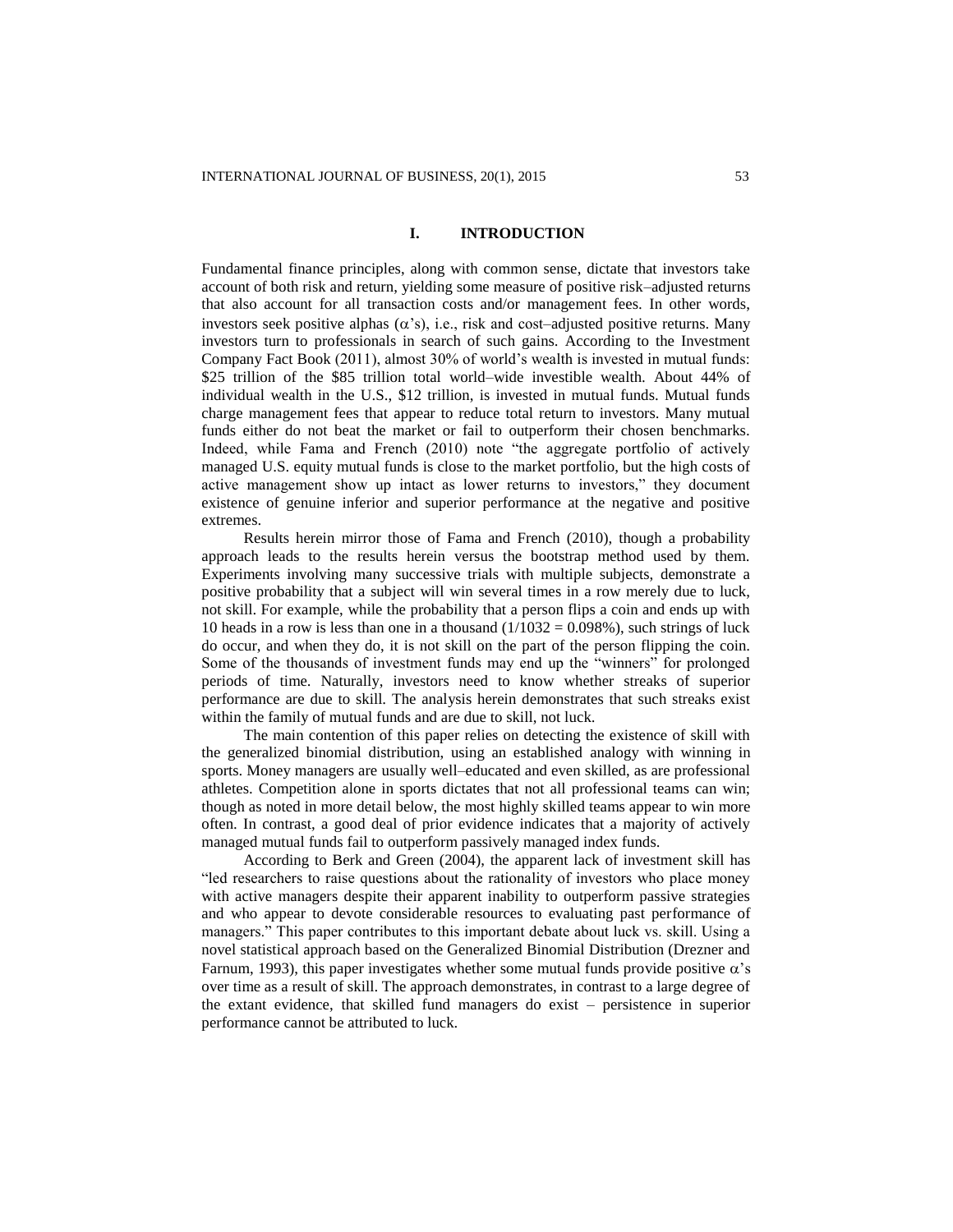This paper's results suggest important practical implications. The lack of convincing evidence that mutual funds provide superior performance dramatically influences the investing habits of individuals. The lack of such evidence along with such straightforward factors as the ease of trading ETFs and lower management costs for ETFs have most likely led to the growth of ETFs and a relative decline in mutual funds in recent years. For example, from 2005–10 the number of ETFs grew from 204 to 950, a growth of nearly 400%, with Weinberg (2012) reporting a total of over \$1.4T invested in ETFs by 2012 from a zero base in 1994. Between 2005 and 2010 the number of mutual funds grew from 8,449 to 8,545, a growth of just over 1% with the apparent peak of 8,884 mutual funds in 2008 according to the Investment Company Fact Book (2011). Indeed, from the peak in 2008 to the more recent number of 8,545, the decline in the number of mutual funds is almost 4%. The research herein focuses on the relative numbers of these types of funds a as symptom of broader movements in the investment world and refrain from a more in depth analysis of such funds, given the aim of addressing the luck vs. skill issue.

Doubt surrounding the genuine performance of mutual funds is probably a factor in the relative lack of growth of mutual funds in recent years. However, if the (higher) risk–adjusted performance of some mutual funds is due to skill, then investors will not abandon them altogether. Aside from the crucial impact on financial theory, the long– term fate of a \$25 trillion industry rests in part on whether that industry succeeds on the basis of skill or luck. Results herein provide one additional reason for believing that skill is involved, and thus that the mutual fund industry should have a secure future.

While the paper shines a spotlight on one particular area of contention in the broader debate, the analysis of mutual fund performance remains enveloped in controversy. At least four substantial debates lie at the center of any such controversy about the risk–return tradeoff. The perspective offered herein does not aim to resolve these debates, rather it indicates which approach to these debates keeps the spotlight on the paper's central contribution. The paper's secondary contribution lies is delineating the major debates, given the overall complexity of differentiating skill from luck. The aspiration to identify the nature of the skill involved in achieving extraordinary returns with a mutual fund investment remains. The conclusion addresses this natural aspiration.

The first debate centers on how to measure risk appropriately. It is largely related to the validity of CAPM or its alternatives. The standard approach in the analysis of mutual fund performance side–steps these controversies by measuring performance given any reasonable metric, i.e., the Fama–French 3–factor and the Carhart 4–factor models. In addition to the choice of a one–period measure of risk, Welch and Levi (2012) propose that longer–run risk measures have no predictive power. While acknowledging the importance of measuring risk, the analysis herein utilizes the standard approach.

A second debate, tied to the issue of measuring risk, concerns the appropriate time period for measuring risk–adjusted returns. Fama and French (2010) note this issue by distinguishing their use of "long histories of individual fund returns" from the alternative approach of persistence tests such as those conducted by Grinblatt and Titman (1989) and Carhart (1997), i.e., "that is, whether past winners continue to produce high returns and losers continue to underperform." The analysis herein fits within the "persistence" tests category.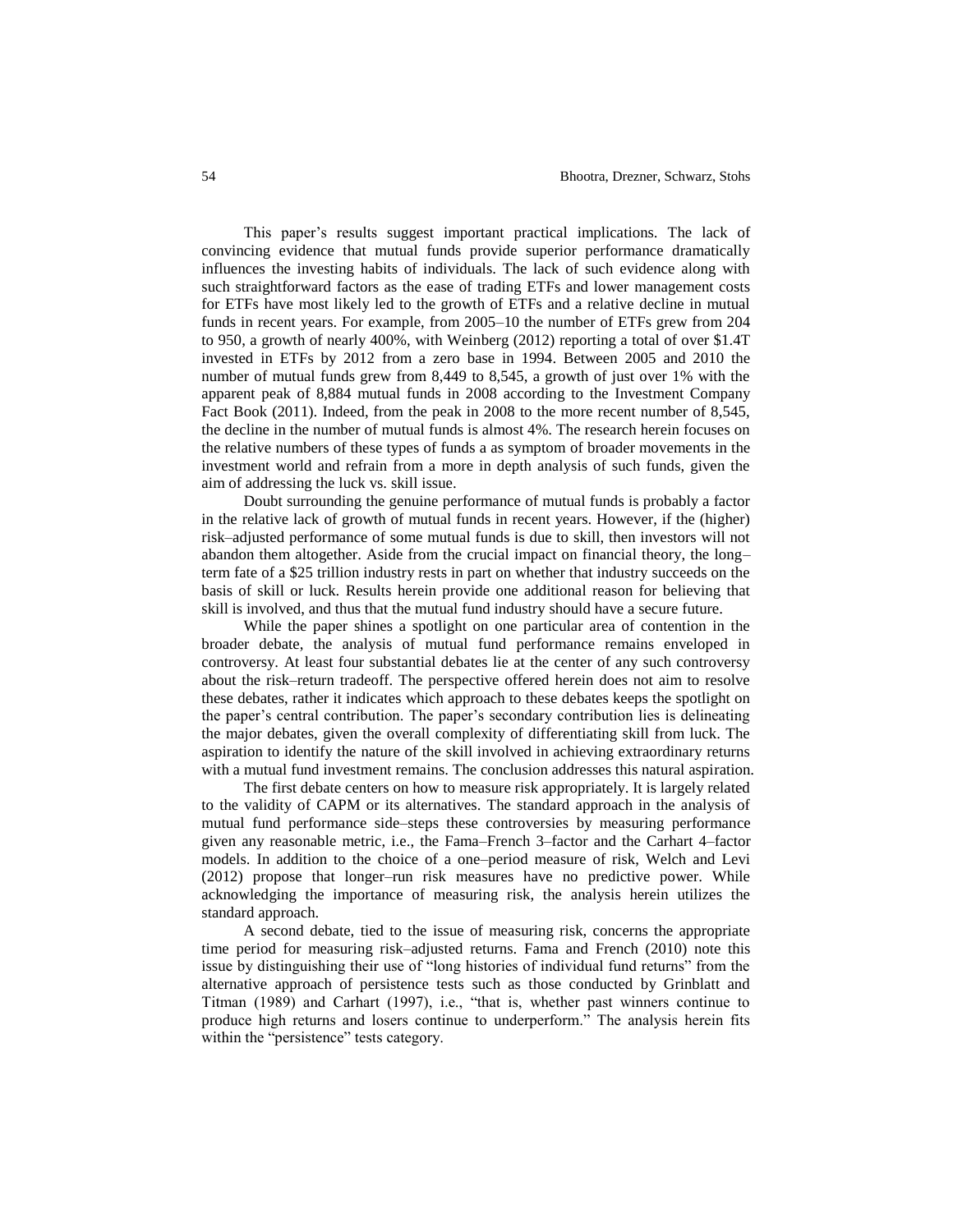The third debate concerns the choice of appropriate comparison samples. An instructive example is the Wall Street Journal's "Investment Dartboard Contest," which has been held for almost 50 years. The contest appears to addresses the "luck vs. skill" debate. Can luck, disguised as stock portfolios "chosen" by darts, outperform the skill of individual investors making their own reasoned portfolio choices? Ensign (2012) reports that in this well–received contest, luck wins out, in which darts beat "the readers, with 28 wins out of 46 contests." However, such contests use samples that are inappropriate for answering the question posed, about whether superior mutual fund performance is due to skill or luck. Simply, investment professionals are not permitted to select the portfolios submitted by readers. Hence, the WSJ contest is really luck vs. the uninformed, not luck vs. skill. Their contest is fun, sells papers, and provides some useful information to the casual investor, though it remains silent about whether superior mutual fund performance is due to skill.

How to choose an appropriate sample may remain a concern for years to come, given that minimally, performance may be pegged to the:  $(1)$  mutual fund itself,  $(2)$ manager of the fund, including appropriate training or education, (3) manager and team, (4) mutual fund company which selects managers, and even (5) the stock picking and investment procedures used or permitted (e.g., whether funds allow short–selling). This paper focuses on (1), the performance of mutual funds themselves.

The fourth debate focuses on the statistical approach and/or methodology used to distinguish luck from skill. Naïve and perhaps even sophisticated statisticians or econometricians are likely to agree that statistics should be able to provide a definitive approach. Yet, no consensus has yet been achieved. Fama and French (2010) use bootstrapping. Barras, Scaillet and Wermers (2010) refine a standard approach by employing a control for zero–alpha funds. The primary contribution herein centers on using the Generalized Binomial Distribution (GBD) to provide a new and important perspective about the luck versus skill mutual fund debate. Drezner and Farnum (1993) first used the GBD to analyze an analogous debate about of skill vs. luck in sports and in student success.

The data section describes the procedures for creating the sample of monthly returns for 981 mutual funds for a 15-year period from 1995 to 2009. Intuitively, the analysis examines how many funds consistently performed "at the top" across the whole sample period. For example, a natural and important question is, how many funds consistently performed within the top 25% of all mutual funds over the whole sample period of 15 years? The funds in this top 25% are the winners. The basic argument is that the GBD technique implies that they are not winners by chance (luck). They win as a result of skill. The results provide an estimate of the number of funds expected to win as a result of skill using the standard binomial distribution. If fewer such funds exist than expected, perhaps because funds regularly move into and out of a winning position, then mutual fund performance cannot be distinguished from luck. However, if significantly more such funds exist in the sample than expected, skill is involved. The number of such funds must be significantly higher by an appropriate statistical test to reach such a conclusion.

The percentage constraint is p in the analysis (the percentage of funds in the top p of all funds across the sample period), which can be set to any level of probability. Percentages used include  $p = 0.25, 0.5$  and 0.75 which means that the mutual fund's rate of return was at the top one quarter of the returns, at the top one half, or the top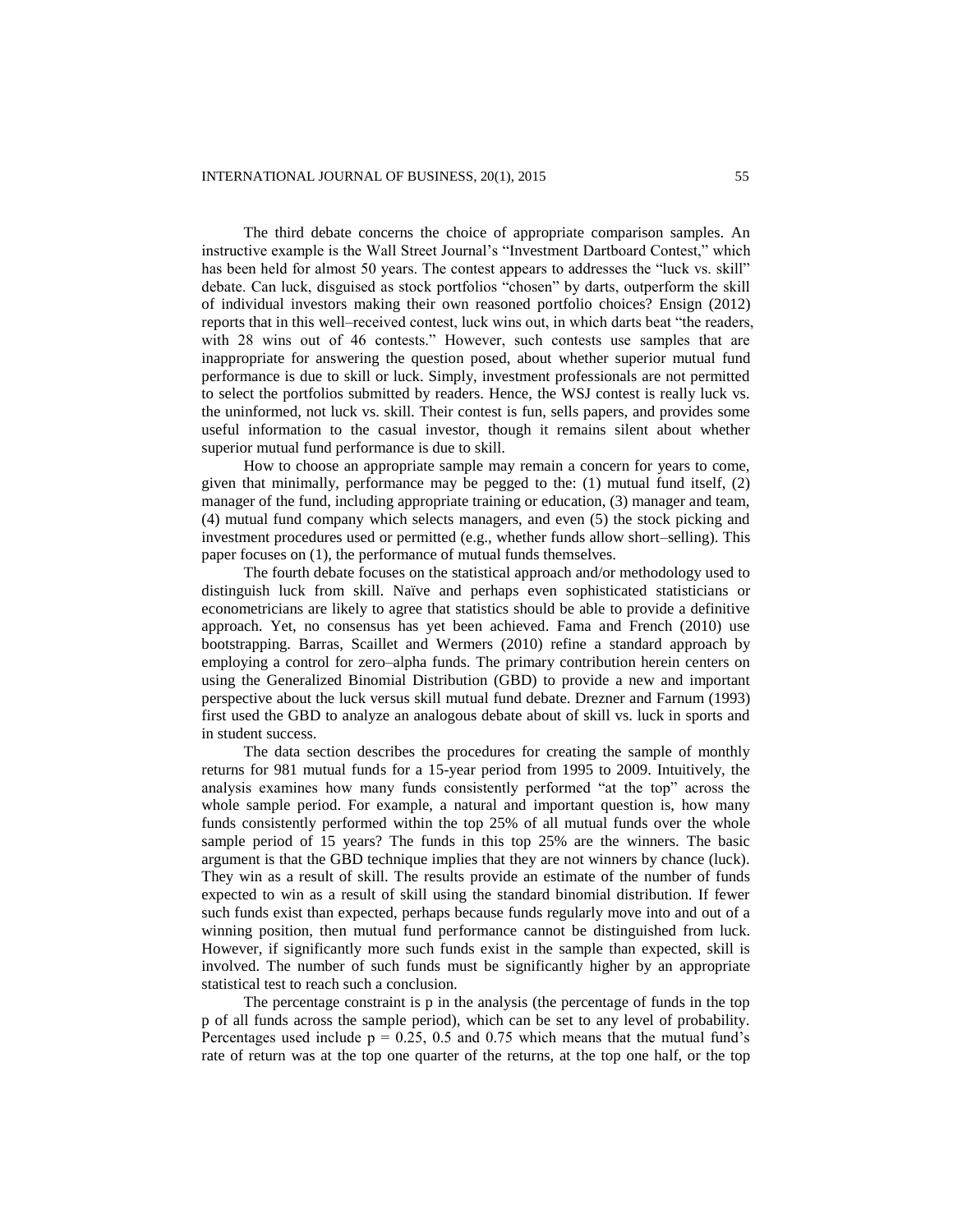75% (alternatively not in the bottom 25%) for the entire period. The results over 180 months display statistical significance at an extreme level.

#### **I. DATA**

The data analyzed in this paper draws on the data employed and described in detail in Schwarz (2011). Briefly, three sources combine to generate the data. First is the Mutual Fund database as of 2007 from the Center for Research in Security Prices (CRSP), which provides the standard information about mutual funds, most importantly the type of fund, NAV, returns, and asset data. Second, the Thomson Financial Mutual Funds Holding Dataset (TFDS) as of 2007 is used to filter the first set of funds to permit only stock funds (50% or more of holdings in stocks) and those with total assets of at least \$10 million are in the final dataset. Finally, the analysis requires linking the dataset of mutual funds to the CRSP Mutual Fund dataset using the MF Links files available via WRDS. This link file focuses largely on equity funds. Returns in the final set of mutual funds may be calculated beyond the set "cutoff" date of 2007, which is why returns extending to December 2009 are indicated below.

The basic dataset generates rates of return for 5,134 mutual funds over the 180 month period from January 1995 to December 2009, including 553,973 return "observations." The GBD based approach requires that only funds with all available observations over the entire sample period be included in the analysis. Many of the mutual funds did not operate over the whole period of 15 years and thus were dropped from consideration. The sample includes only those mutual funds that operated throughout the whole period, yielding a final set of monthly returns for 981 mutual funds over 180 months, from January 1995 to December 2009. On average, these "survivor" funds are likely to be more skilled as compared with the ones that did not survive the entire period. However, not all funds within this group are equally skilled. As demonstrated later, the statistical approach based on GBD allows for identification of a small number of skilled funds within these survivors. As a result, the analysis herein does not suffer from survivorship bias as documented by Brown, Goetzmann, Ibbotson, and Ross (1992) and others.

Finally, time-series regressions of monthly fund returns on contemporaneous risk factors each year (using 12 observations for each year in the regressions) produce the risk-adjusted returns (alphas  $\equiv \alpha s$ ) for all funds. The regressions employ the three standard risk-adjustment approaches: (1) CAPM, (2) the Fama–French 3–factor model and (3) the Carhart 4–factor model, yielding three sets of 14,715 annual  $\alpha$  (15 annual  $\alpha$  observations for each of the 981 sample funds). For details on calculating the alphas, see Appendix. All three approaches yield consistent and robust results, though the discussion below focuses only on  $\alpha$ s resulting from the Carhart 4–factor model.

Before the central analysis proceeds, briefly consider the descriptive statistics for the annual fund  $\alpha$ s. As noted above, the data set includes 14,715  $\alpha$ s consisting of the excess annual returns for 981 mutual funds over 15 years. Figure 1 displays a histogram of the average excess return by fund across all 15 years. As expected, the graph approaches the shape of a normal curve, with a slight negative skew.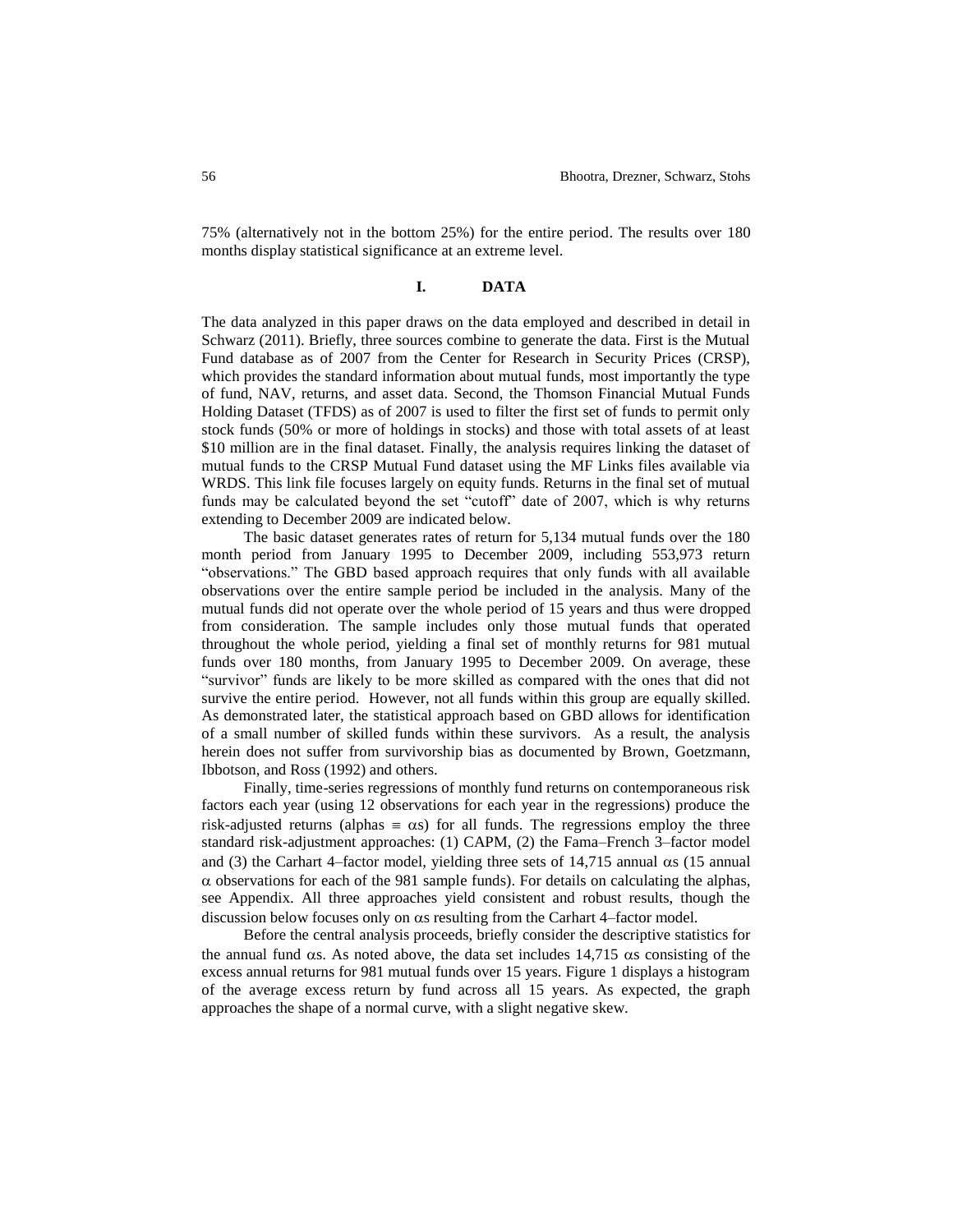

Notes: The bars represent average  $\alpha s$  (x–axis) for the 981 mutual funds during the sample period, 1995–2009.





Notes: The graph includes connecting lines in order to relate returns to one another. The lines are not intended to be indicative of mid–period (e.g., monthly) returns.

Next, consider the all fund (aggregate) average annual alpha by year, largely to explore whether any obvious "trend," or lack thereof, exists. The graph in Figure 2 above compares the average annual mutual fund  $\alpha$  to the average annual return of the S&P 500. It should be noted that while none of the sample mutual funds are index funds, one would expect that in the aggregate their performance matches the whole market, while also keeping in mind that one cannot calculate  $\alpha s$  for the S&P 500. Figure 2 displays the relatively random nature of annual (aggregate) mutual fund  $\alpha s$ .

#### **II. THE GENERALIZED BINOMIAL DISTRIBUTION**

Suppose that a sequence of n Bernoulli events (the result of each event is either "success" or "failure") is observed. Each outcome has a probability p of success and 1–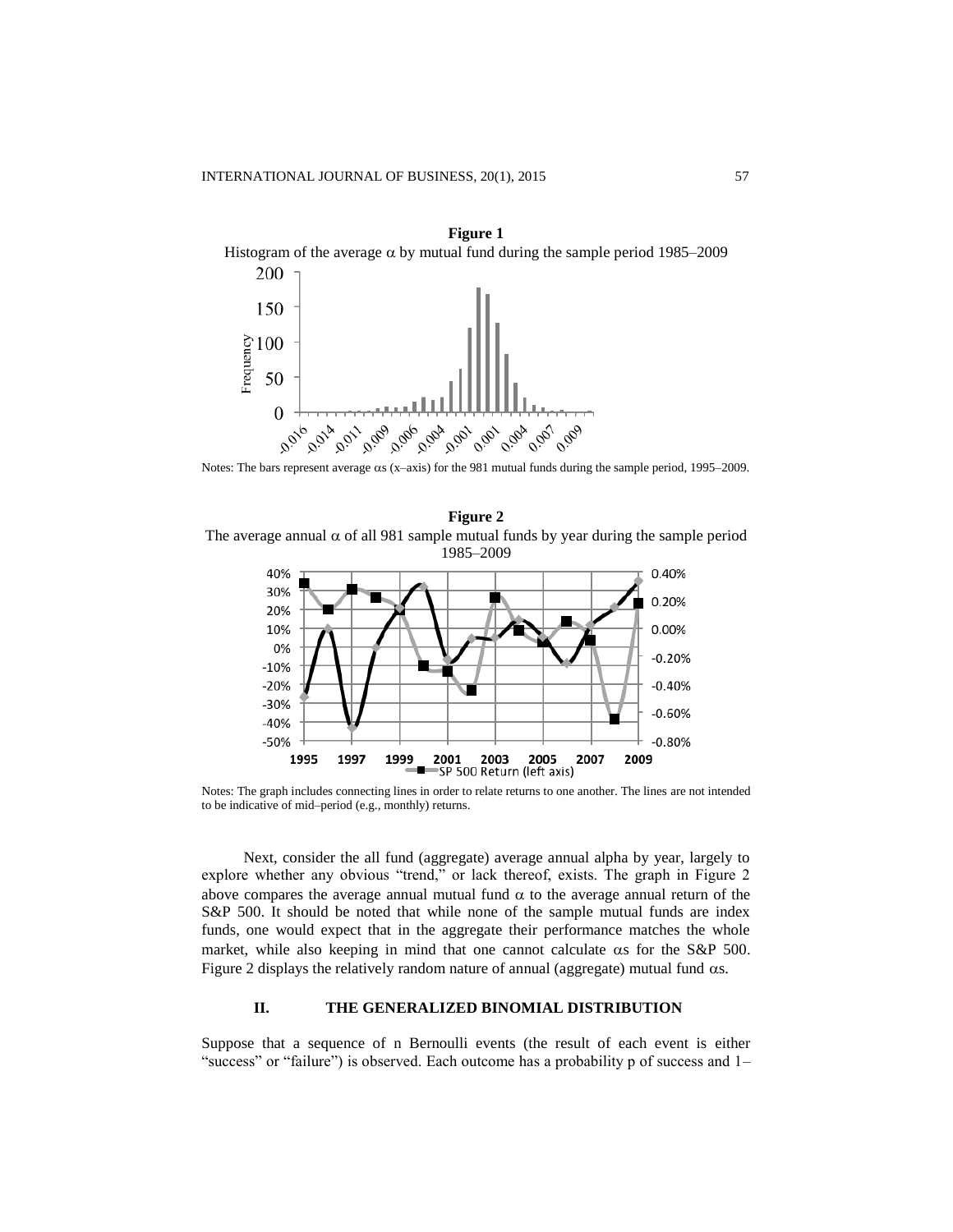p of failure. If the events are random and not correlated, the distribution of the number of successes is a Binomial distribution. There are many situations where the events are related. Drezner and Farnum (1993) proposed the Generalized Binomial Distribution (GBD) to model such related events. Examples of such situations are grades on a multiple choice exams, standing of teams at the end of a baseball season (Drezner and Farnum, 1993) or the standing at the end of the NBA season (Drezner, 2006). A strong analogy exists between skill in sports and the current case of whether mutual fund performance displays skill over time.

In all these cases it is quite evident that skill plays a role in longer term (repeated) outcomes. If a student answers the first question on an exam correctly, the probability that he/she answers the second question correctly increases; while if he/she answers the first question incorrectly, the probability that he/she answers the second question correctly decreases. The same reasoning holds in sports where a first game win increases the probability of winning the second game due to skill. The reason for this observation is that skill is involved and the outcome is not random.

Consider a correlation factor  $\theta$  describing the skill level. The value of  $\theta$  is determined by fitting the resulting frequency distribution to the data by a  $\chi^2$  goodness of fit test. Suppose that in the first k events there are r successes recorded. The "rate" of success is r/k. The probability of success for the next event equals:

$$
(1-q)p + q\frac{r}{k} \tag{1}
$$

When events are independent and no skill is involved, then  $\theta = 0$  and the probability of success is p regardless of the history. When  $\theta = 1$ , then if the first event is a success, all events are successes; and if the first event is a failure, then all k events fail. An increasing  $\theta$  between these two extremes depicts an increasing level of skill. Specific values of  $\theta$  for exam grades (0.5921), baseball games (0.397) and NBA games (0.5765) were derived so that the GBD fits the actual results of these data sets very well, while the binomial distribution does not fit the actual data.

Drezner and Farnum (1993) provide proofs for the properties of the GBD. Two important properties for the distribution exist:

Property 1:

$$
Mean = np \tag{2}
$$

Property 2:

Variance = 
$$
(1-p)\frac{1-\tilde{O}_{k=0}^{n-1} \frac{k+2q}{k+1}}{1-2q}
$$
 (3)

In the case of mutual fund performance, values for p, such as  $p = 0.5$ , define the "success" that occurs for a mutual fund when it performs in the top 50% of all mutual funds in the specified period. If skill is involved in the performance of mutual funds the distribution of number of successes should differ from a binomial distribution because success in one period increases the probability of success in the next period.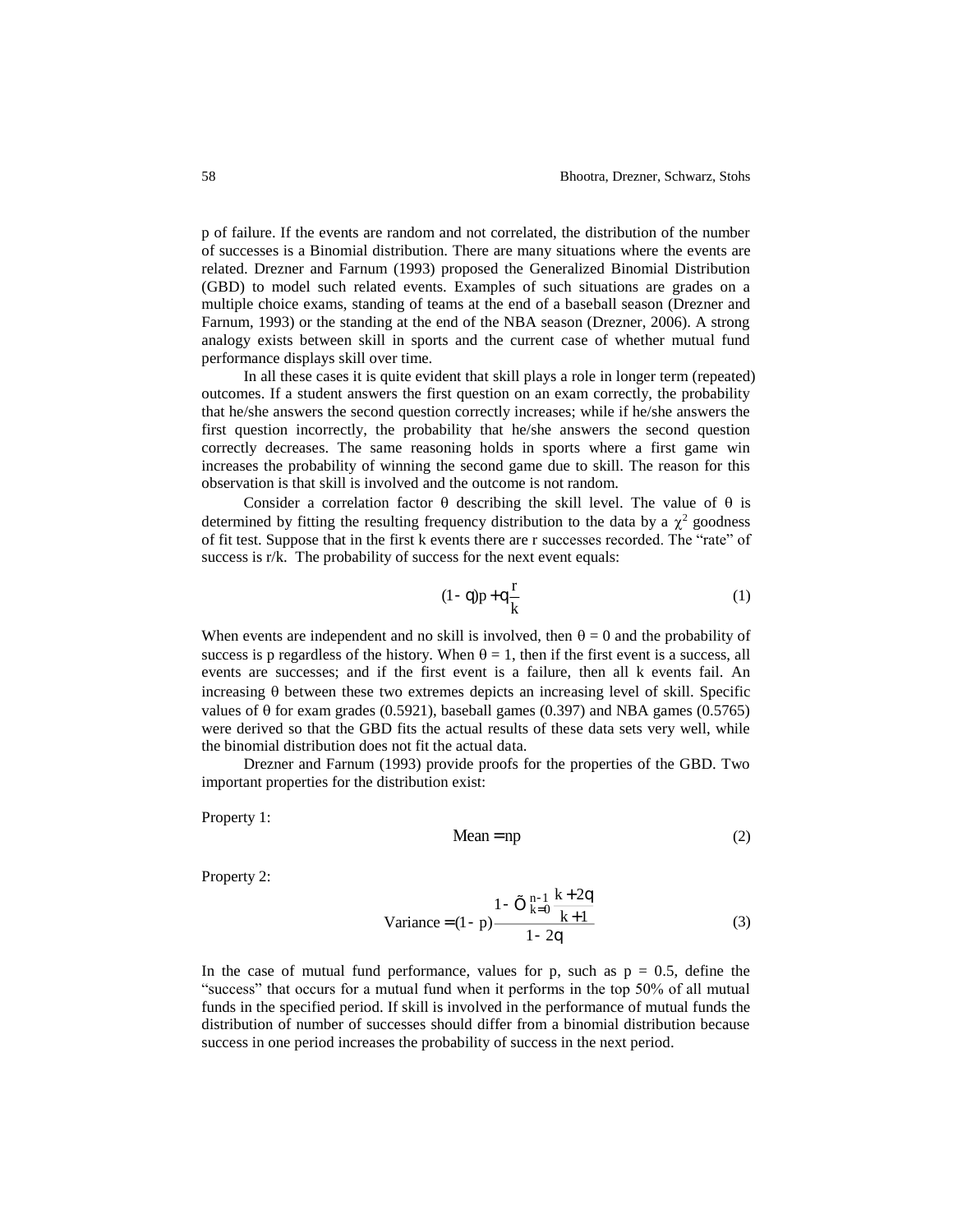The  $\chi^2$  goodness of fit test indicates whether the distribution of the returns of mutual funds is significantly different from a binomial distribution. Suppose that data about m periods for a given proportion p is given. The range of the binomial distribution is between 0 and m. The range  $[0, m]$  is divided into 10 ranges so that the binomial probability for each range is about 10%. This yields 10 expected values, one for each range. The actual counts in each range constitute the actual data and the  $\chi^2$ statistic with 9 degrees of freedom is found with the corresponding p–value for the goodness of fit test. Low p–values, when comparing the data to the binomial distribution, indicate deviation from randomness or, i.e., skill. When comparing the data to the GBD, high p-values suggest no deviation from GBD. Minimizing the  $\chi^2$ statistic by employing the solver in Excel provides the best fitting value of  $\theta$ .

# **III. ANALYSIS OF THE DATA RESULTS USING αs**

To adjust the data for different types of mutual funds the rates of return were adjusted to provide annual αs for 15 years for these 981 mutual funds. As noted above, the only results presented rely on the  $\alpha$ s as calculated using the Carhart 4–factor model. Table 1 summarizes the statistical results, and Figures 3–5 display graphs of the three cases. The analysis shows that to be and remain at the top 25% of mutual fund performance over time (or avoiding the bottom 25%) clearly requires skill, while to be among the top 50% requires minimal skill. Hence the results herein clearly demonstrate that persistently good mutual fund performance requires skill. Performance placing a manager in the top 50% is not statistically significant (the binomial p–value =  $0.059$ ), because being slightly above or below the median is a matter of luck, which affects the count of instances below and above the median. However, the cut–off for being in the top 25% or the top 75% (or avoiding the bottom 25%) does not result in many instances in the "gray area" that are the result of luck.

| <b>Binomial</b> |          |                       |  | <b>Generalized Binomial Distribution</b> |          |             |  |
|-----------------|----------|-----------------------|--|------------------------------------------|----------|-------------|--|
| p               | $\chi^2$ | $p$ – value           |  | $\theta$                                 | $\chi^2$ | $p$ – value |  |
| 0.25            | 220.46   | $1.7 \times 10^{-42}$ |  | 0.245                                    | 10.54    | 0.308       |  |
| 0.50            | 16.40    | 0.059                 |  | 0.064                                    | 7.42     | 0.594       |  |
| 0.75            | 121.82   | 5.7 x 10 $^{-22}$     |  | 0.262                                    | 4.55     | 0.872       |  |

**Table 1** Goodness of fit

Notes: Table 1 presents statistical results of the analysis. p is the probability that a mutual fund performs in the top p % of all funds during the sample period. As noted above, low p–values, when comparing the data to the binomial distribution, indicate that skill is involved in remaining among the top mutual fund performers. When comparing the data to the GBD, high p–values suggest no deviation from GBD. Row 1 ( $p = 0.25$ ) corresponds to Figure 1 below, Row 2 to Figure 2 and Row 3 to Figure 3.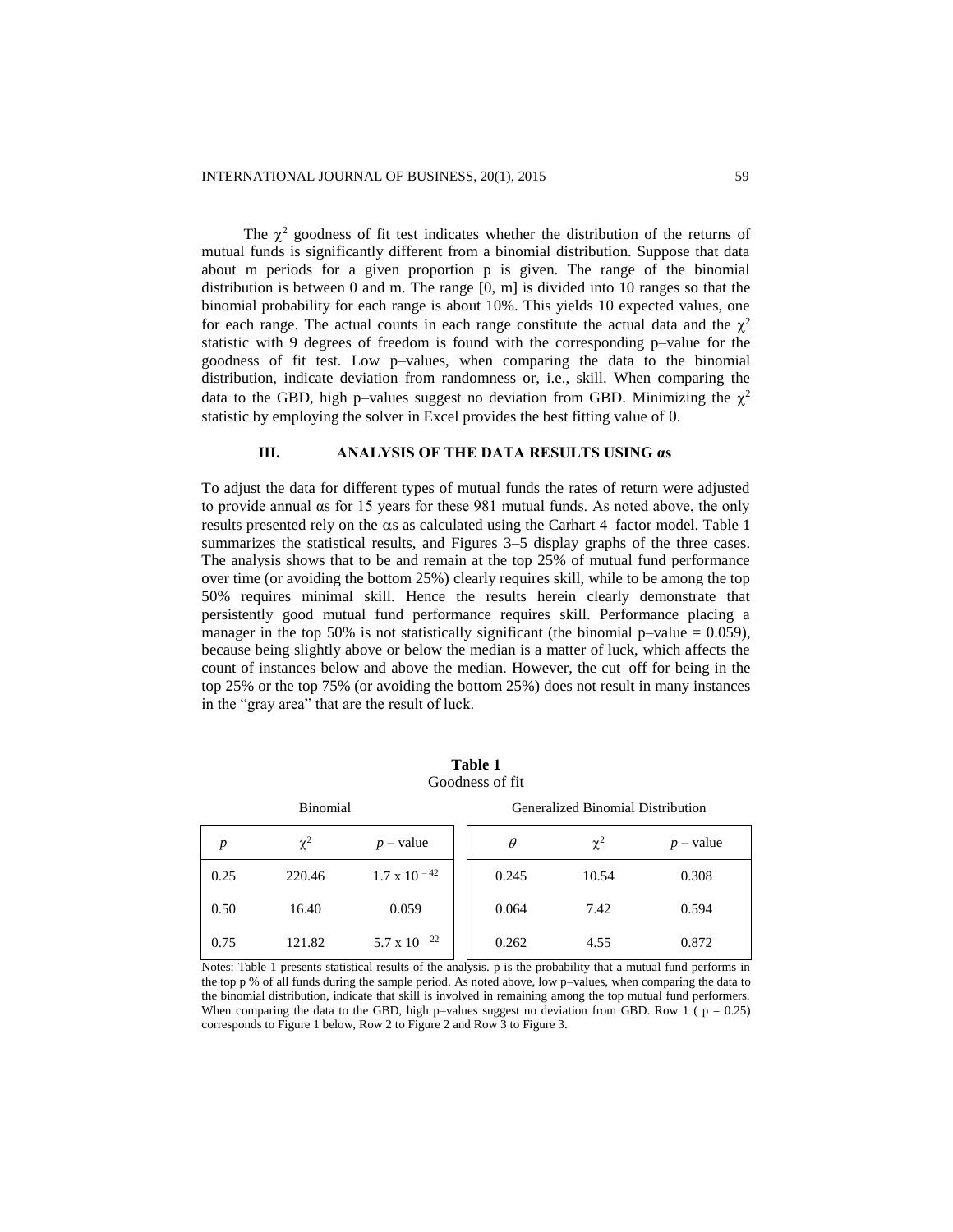

*Notes*: Figure 3 shows the number of times a mutual fund's annual performance consistently ranks among the highest 25% (*p* = 0.25) during the sample period, as compared to the theoretically predicted number of times according to both the Binomial and the GBD (Generalized Binomial Distribution) distributions. Actual mutual fund performance data ( $\bullet$ ) clearly indicate a stronger fit with the GBD versus the Binomial distribution, yielding the likelihood that skill is required to be among the top 25%.



Notes: This figure shows the number of times a mutual fund's annual performance consistently ranks among top half ( $p = 0.50$ ) during the sample period, as compared to the theoretically predicted number of times according to both the Binomial and the GBD (Generalized Binomial Distribution) distributions. Actual mutual fund performance data  $(\bullet)$  is virtually indistinguishable from either the Binomial or GBD distributions, indicating that performing among the top half of mutual funds is unlikely to require skill.



Notes: This figure shows the number of times a mutual fund's annual performance consistently ranks among top 75% during the sample period, as compared to the theoretically predicted number of times according to both the Binomial and the GBD (Generalized Binomial Distribution) distributions. Actual mutual fund performance data ( $\bullet$ ) clearly indicate a stronger fit with the GBD versus the Binomial distribution, yielding the likelihood that skill is required to avoid being among the bottom 25%.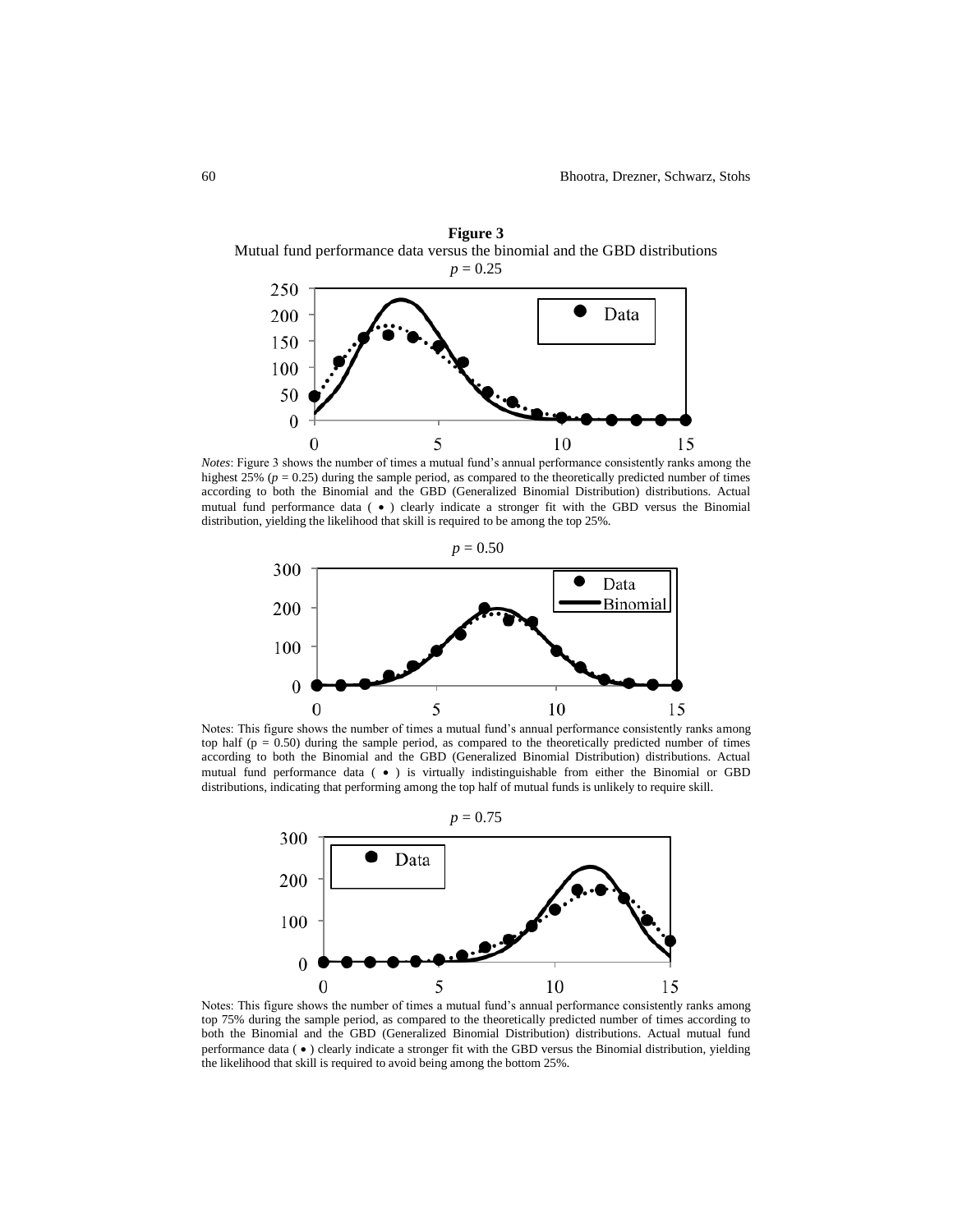# **IV. PRACTICAL APPLICATIONS**

Results demonstrate that mutual funds that consistently outperform do so as a result of skill. One remaining question is whether it is possible to translate this knowledge into winning strategies for individuals investing in mutual funds. Many such strategies may exist. One rather intuitive approach follows.

Simply, individuals may identify funds that remain in the top 25% of all funds for five consecutive years (using the techniques described herein). Recall that the motivating factor is that such funds "won" as a result of skill, and that skill remains for a period of time. In sports, team owners and sports fans rely on the persistence of skill. By analogy and as shown by the analysis herein, the same holds true for mutual fund performance. Out of the 981 mutual funds, five remained in the top 25% for the 1995– 99 period, and four of these five outperformed the market. Their average was higher than the average for the remaining 976 returns with a p–value of 0.08. Note also that the expected number of funds in the top  $25\%$  for the first five years is  $981/1024 < 1$ . The fact that five exist indicates skill, not luck.

To explore the subsequent performance of the winners in more detail, consider whether the top performing funds in an early period maintain that superior performance throughout the sample period. Table 2 presents the (statistical) significance of that performance, given the "winners" during various years. At the end of one year, the top 25% (245 funds) of the 981 funds are automatically the top performers. After two years, only 50 funds remain in the top 25% for both years, and so on as indicated in row two.

The results presented in Table 2 reinforce the primary conclusion and constitute the main contribution to the literature, i.e., some superior mutual fund performance occurs through skill. Indeed, it is likely that individual investors who invest in managed mutual funds with appropriate superior performance make rational investment decisions.

| Top mutual fund performance     |     |                                                                                         |    |  |      |  |  |  |  |  |
|---------------------------------|-----|-----------------------------------------------------------------------------------------|----|--|------|--|--|--|--|--|
| # of Years in Top 25%           |     |                                                                                         |    |  |      |  |  |  |  |  |
| # of Mutual Funds in Top 25%    | 245 | 50                                                                                      | 24 |  |      |  |  |  |  |  |
| <b>Statistical Significance</b> |     | $2.7 \times 10^{-07}$ $2.9 \times 10^{-06}$ $6.3 \times 10^{-04}$ $6.6 \times 10^{-05}$ |    |  | 0.08 |  |  |  |  |  |

**Table 2** Top mutual fund performance

Notes: This table shows the number of mutual funds (row 2) in the top 25% of all fund performance for the number of years given in row one. For example, after the first year's performance, 245 funds out of 981 funds total performed among the top 25. The statistical significance of their superior performance (based upon the average **α**), compared to the lower performing group for the remainder of the sample period, is given in row three.

# **V. CONCLUSION**

This paper demonstrates that skill is involved in a mutual fund remaining among the top 25% of performers of all mutual funds over a 15 year period. Since the analysis herein does not attempt to identify the source of that skill, the exact nature of that skill remains elusive. The desire to identify the nature of investment skill appears perfectly rational. If the needed skill can be defined and "packaged," then more funds would be winners.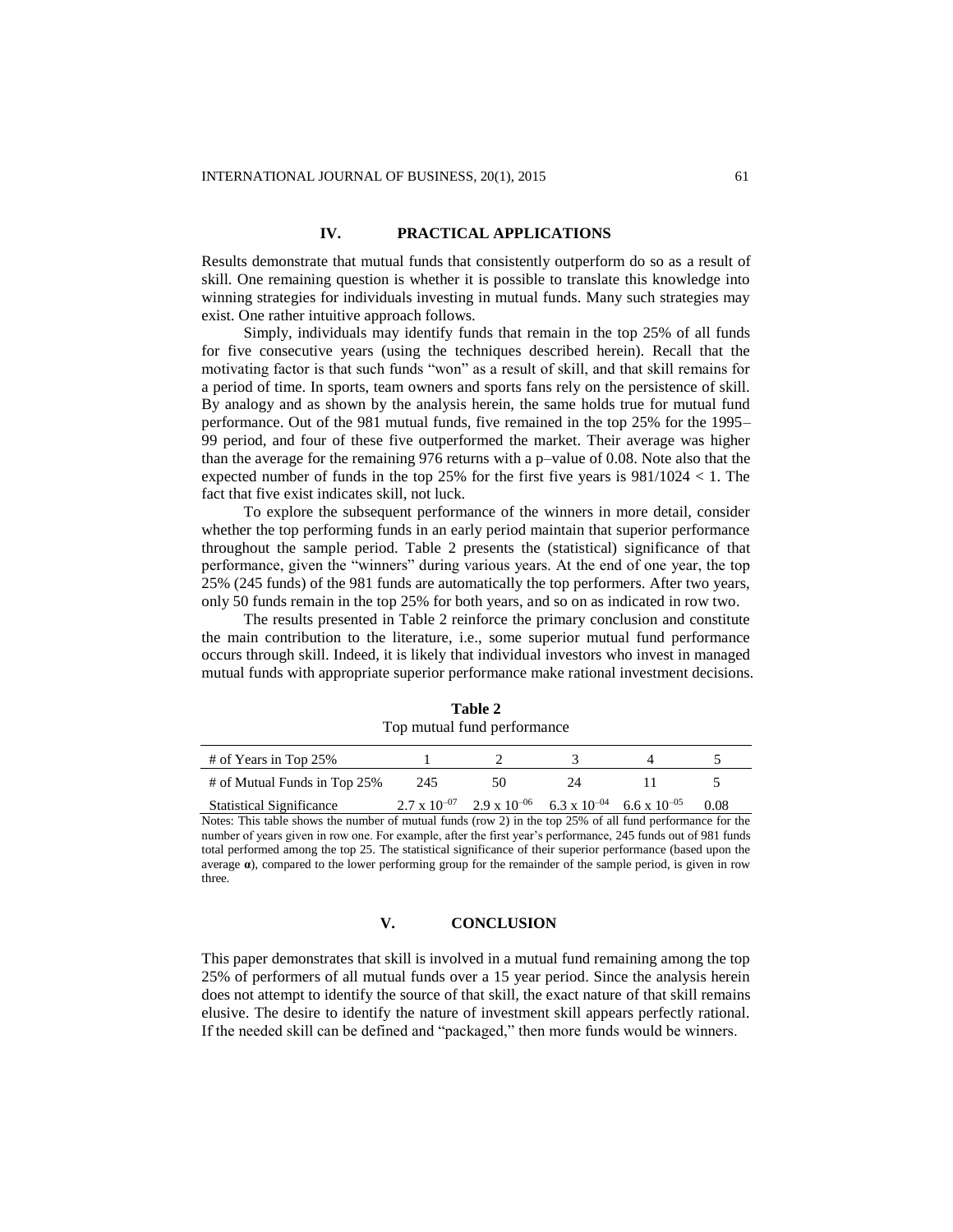However, with more "winners," the perceived gains from investing with some skilled investment approach end up being arbitraged away, especially when the skill becomes widely known, accessible, and implemented. An analogy with sports teams provides insight again. Consider a professional football team that devises an innovative strategy for defense and ends up with a perfect season. As long as other teams can eventually replicate the strategy and the skill spreads, the success of the new team remains limited. Eventually, the competitive nature of sports eliminates the advantage arising from the new strategy. Of course, the fundamental principles of arbitrage and efficient markets enforce the same basic result for investment strategies. If a winning investment strategy can be replicated, it will not long remain a winner. Longer–term winning strategies also require skill at concealing the winning strategy. Thus, the public identification of winning investment strategies is self–defeating.

In addition, the small percentage of winning investment strategies indicates that the attempt to discover some immutable nature of the skill involved cannot be successful. There are likely to be several distinct skilled strategies such that identifying one or even several winning strategies from among a small sample of them is doomed to failure given that meaningful statistically significant results could not be achieved (due to the small sample).

Nonetheless, the persistence of successful mutual fund performance is due to skill, and this conclusion has important ramifications for the worldwide multi–trillion dollar mutual fund industry. While not a direct confirmation nor an endorsement of such measures, the primary result of this paper lends some support to guides such as Morningstar's five–star rating system for mutual funds.

#### **APPENDIX**

#### Alphas from factor models

Alphas are obtained from time-series regressions of fund excess returns on factors, as specified below. The factors are obtained from Ken French's website at [http://mba.tuck.dartmouth.edu/pages/faculty/ken.french/data\\_library.html.](http://mba.tuck.dartmouth.edu/pages/faculty/ken.french/data_library.html)

CAPM:  $r_{it} - r_{ft} = \alpha_i + \beta_{i,mkt}(r_{mt} - r_{ft}) + \varepsilon_{it}$ Fama-French:  $r_{it} - r_{ft} = \alpha_i + \beta_{i,mkt}(r_{mt} - r_{ft}) + \beta_{i,SMB}SMB_t + \beta_{i,HML}HML_t + \varepsilon_{it}$ Carhart:  $r_{it} - r_{ft} = \alpha_i + \beta_{i,mkt}(r_{mt} - r_{ft}) + \beta_{i,SMB}SMB_t + \beta_{i,HML}HML_t + \beta_{i,MOM}MOM_t + \epsilon_{it}$ 

where:

 $\alpha_i$  = alpha of fund i,  $r_{it}$  = return of fund i in month t,  $r_{mt}$  = return on market portfolio in month t,  $r_{\text{ft}}$  = risk-free rate in month t,  $SMB_t = size$  factor in month t,  $HML_t = book-to-market factor in month t,$  $MOM_t =$  momentum factor in month t, and β's are regression coefficients on market, SMB, HML, and MOM factors.